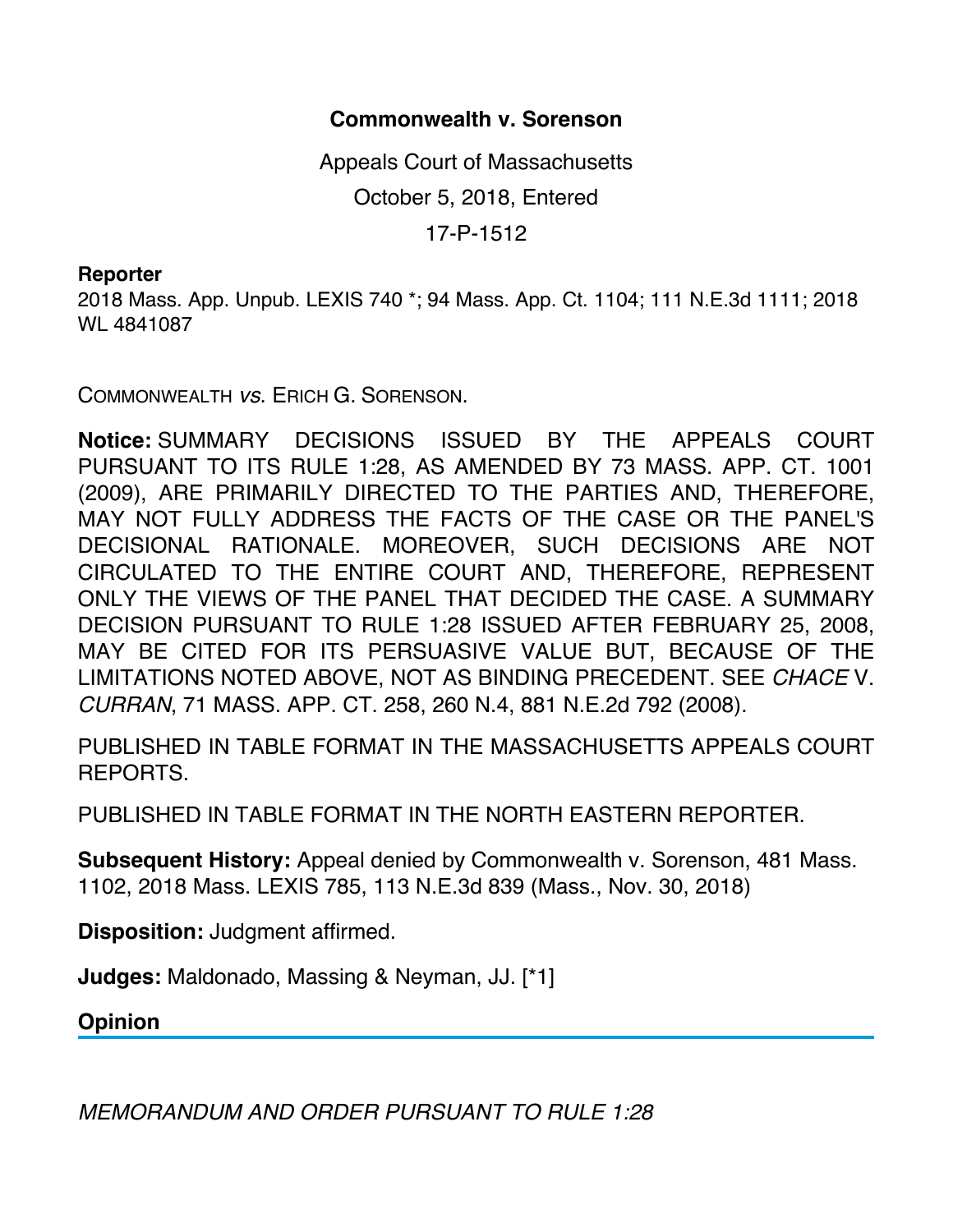Following a jury trial in the District Court, the defendant, Erich G. Sorenson, was convicted of one count of assault and battery. On appeal, he contends for the first time that the judge's failure to adopt the "true threat" doctrine, sua sponte, created a substantial risk of a miscarriage of justice. We affirm.

*Background*. The critical facts are not in dispute. The defendant and other prisoners were transported to the Billerica house of correction and temporarily detained in a "holding cell" in the intake area prior to being "booked in" to the facility. At some point, the defendant approached the victim and punched him in the face multiple times. The punches resulted in a two-to-three inch laceration under the victim's eye, several small lacerations to the side of his face, and profuse bleeding. The victim received medical attention, including stitches under his eye. Video of the attack was played for the jury.

The defendant claimed that he acted in self-defense. He testified that he knew the victim prior to the assault, had rented a room from the victim, and had failed to pay the victim \$400 that he owed to him. While [\*2] they waited in the holding cell, the victim asked the defendant if he "had the money." After the defendant replied that he did not, the victim purportedly stated, "I'm going to fucking kill you." The defendant testified that he attacked the victim because he feared for his safety, was "caged in with [the victim]," and believed that he was "going to be imminently attacked." The defendant confirmed that the victim did not hit him and did not fight back.

*Discussion*. The defendant claims error in the judge's failure to adopt the "true threat" doctrine, and failure to provide a new self-defense instruction that was not requested at trial. As the defendant did not object to the instruction, our review is limited to whether the error created a substantial risk of a miscarriage of justice. See *Commonwealth* v. *Alphas*, 430 Mass. 8, 13, 712 N.E.2d 575 (1999). This standard requires us to "review the evidence and the case as a whole, considering the strength of the Commonwealth's case, as well as the nature and significance of the alleged errors." *Commonwealth* v. *Chase*, 433 Mass. 293, 299, 741 N.E.2d 59 (2001). We will reverse "only in the extraordinary situation where, after such a review, we are left with uncertainty that the defendant's guilt has been fairly adjudicated." *Id.* No such extraordinary circumstances are [\*3] present here.

It is black letter law that "[s]pecific requests for jury instructions must be brought clearly to the judge's attention . . . so that the judge has an opportunity to correct any error before the jury retire to deliberate." *Commonwealth* v. *White*, 452 Mass.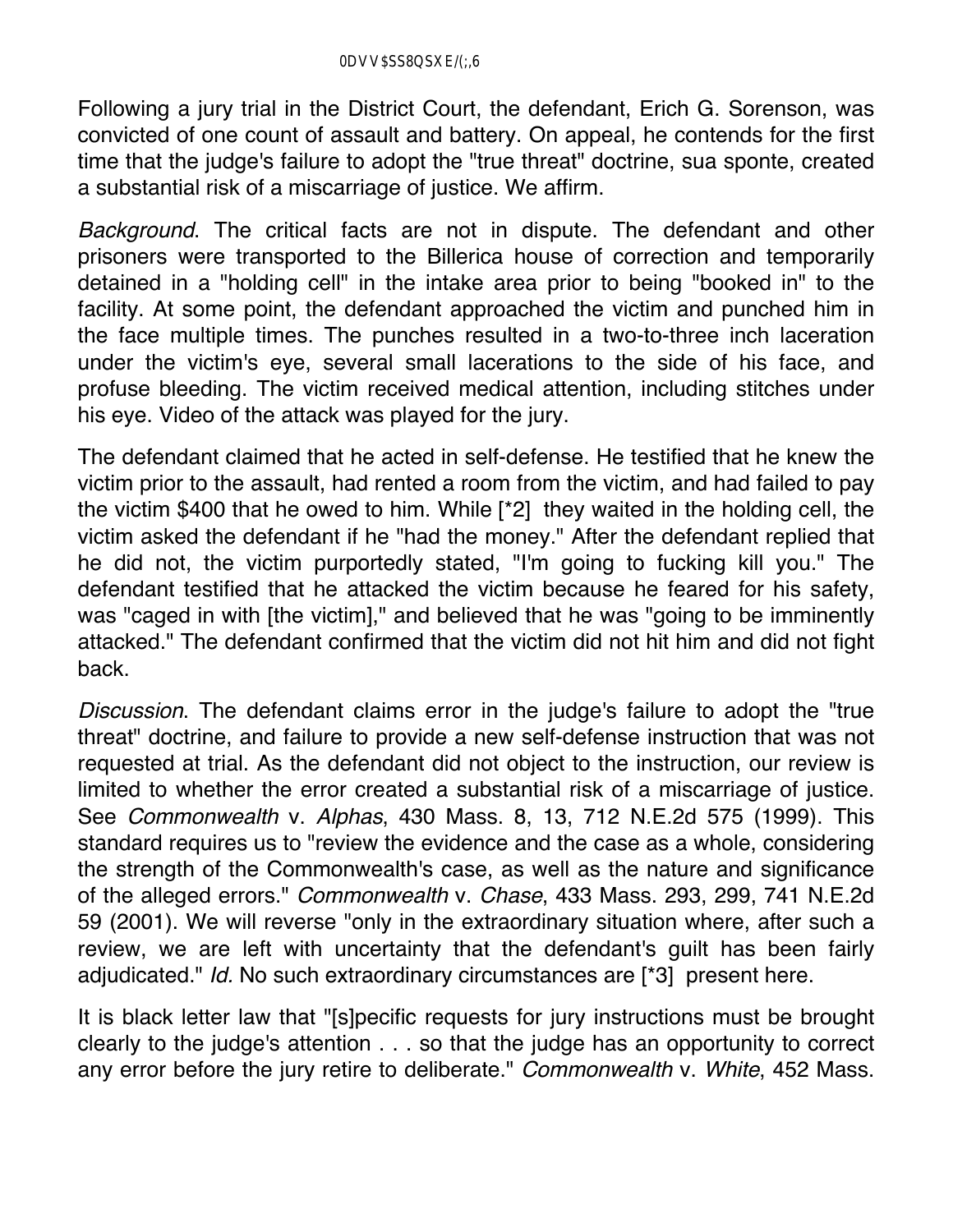133, 137, 891 N.E.2d 675 (2008). No such request was made here.1 Moreover, we are unaware of any authority requiring the application of the so-called "true threat" doctrine to circumstances akin to the present case.<sup>2</sup> In addition, the defense contended, consistent with the self-defense instructions provided by the judge, that the defendant had no alternative and acted out of fear of imminent attack.3 The instructions were clear, and we presume the jury followed them. See *Commonwealth* v. *King*, 460 Mass. 80, 83, 88 n.5, 949 N.E.2d 426 (2011).

Further, the defendant argued that viewed in context  $-$  i.e., in a holding cell, in the face of a threat, with no place to  $go - his$  actions were justified and reasonable. Consistent with this argument, the judge instructed the jury, in relevant part, that the Commonwealth had the burden to prove that the defendant did not act in selfdefense; that the Commonwealth had to prove "beyond a reasonable doubt that there was no overt act, either words or gesture or some other action, that gave rise to a reasonable [\*4] belief of attack or immediate danger"; and that in considering self-defense, the jurors could consider evidence about the "relative size or strength of the persons involved, [and] where the incident took place ... among other things." Far from the defendant's claim, the instructions did not deprive the defendant of his sole theory of defense. To the contrary, the instructions required the jury to consider the very defense pursued at trial.

Finally, the evidence against the defendant was overwhelming. The attack, captured on video that was played for the jury, was excessive. See *King*, 460 Mass. at 89 (no substantial risk of miscarriage of justice where "sufficient evidence for the jury to conclude that the defendant used unreasonable force in the circumstances"). See also *Commonwealth* v. *Proulx*, 61 Mass. App. Ct. 454, 466,

<sup>1</sup> We further note that although defense counsel referenced "context" in his closing argument, he did not reference or explain any "true-threat" doctrine to the jury, and did not advise the judge that he was proceeding under the admittedly "novel" theory that he now describes on appeal.

<sup>&</sup>lt;sup>2</sup> In the context of the First Amendment to the United States Constitution, "true threats" do not receive constitutional protection. See *Virginia* v. *Black*, 538 U.S. 343, 358-359, 123 S. Ct. 1536, 155 L. Ed. 2d 535 (2003); *Commonwealth* v. *Walters*, 472 Mass. 680, 690-691, 37 N.E.3d 980 (2015) (discussing "true threat" exception to First Amendment protection). "'True threats' encompass those statements where the speaker means to communicate a serious expression of an intent to commit an act of unlawful violence to a particular individual or group of individuals." *Black*, *supra* at 359. The Supreme Judicial Court has described "true threats" as "direct threats of imminent physical harm" and "words or actions that — taking into account the context in which they arise — cause the victim to fear such harm now or in the future and evince intent on the part of the speaker or actor to cause such fear." *O'Brien* v. *Borowski*, 461 Mass. 415, 425, 961 N.E.2d 547 (2012).

<sup>&</sup>lt;sup>3</sup> The defendant contends that the judge erred in instructing the jury that "[a]ny speculation about any events that might occur in the future, during any time that anybody might be incarcerated that you heard no evidence about, are not to be speculated about and are not evidence." We disagree. The prosecutor objected to the portion of defense counsel's closing argument that referenced certain facts not in evidence. The judge provided the above-quoted instruction without objection. Viewed in context, we discern no error in the instruction, which reminded the jurors to focus on the evidence and not to speculate. Even assuming, arguendo, some form of error, the instruction did not create a substantial risk of a miscarriage of justice, particularly in view of the strength of the Commonwealth's case.